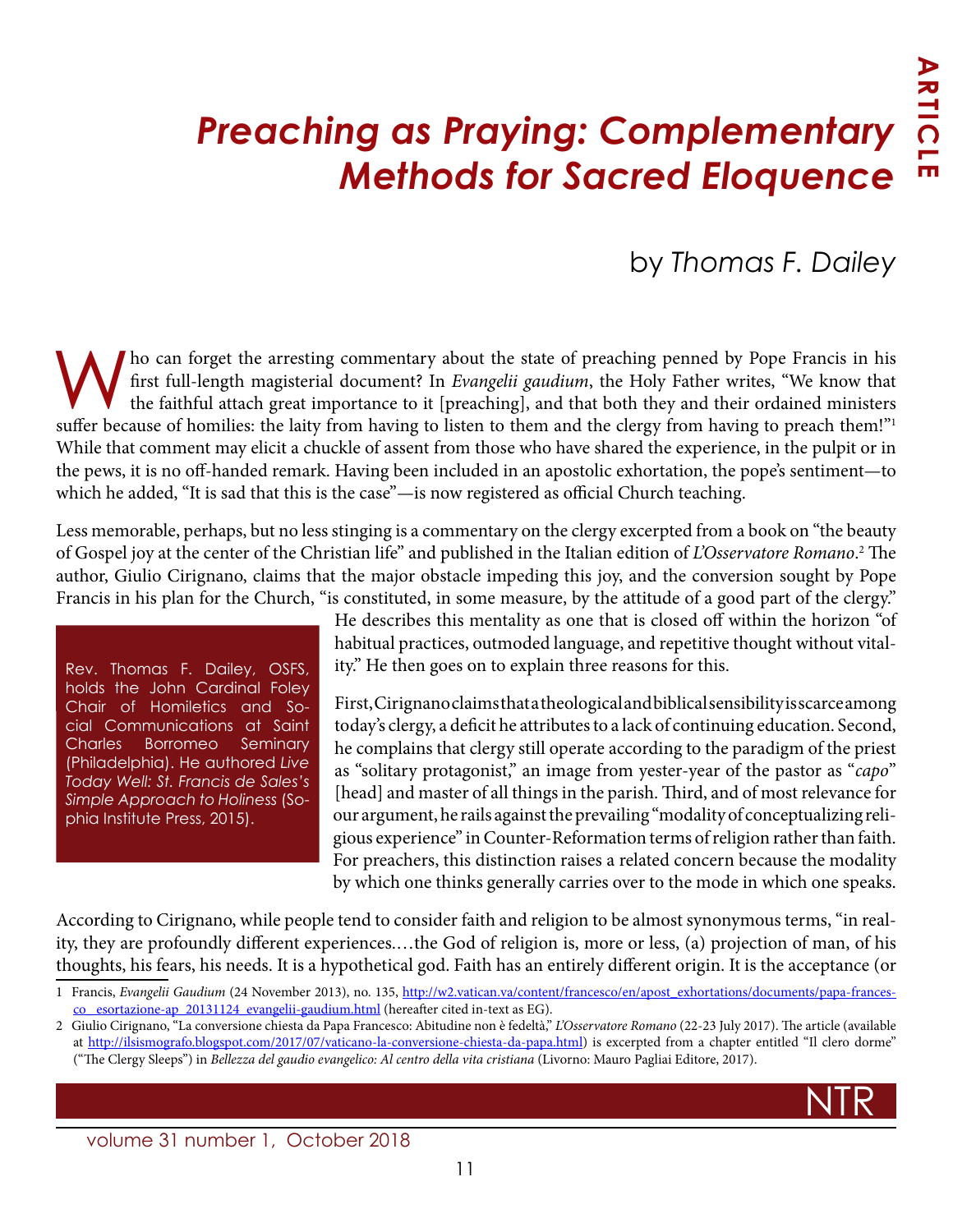reception) of a humanly unthinkable event. In the experience of faith, it is not, in the first place, man who goes toward God, but the opposite. God renders himself able to be experienced by man, who is invited to accept (or receive) him. Faith is the emptying of man and the fullness of God, in whom man finds his complete dignity." He concludes that, "When the priest is marked too much by a religious mentality and too little by a clear faith, then everything becomes more complicated because he risks remaining a victim of many things invented by man concerning God and his will. When it is man talking about God, he does so as man, imagining, hypothesizing, and sometimes replacing Him [God]."

Preachers may cringe at the criticism, but the claims made by Pope Francis and his commentators do inspire reflection on the communicative aspect of the mission to proclaim the Good News. The question remains valid. Do today's preachers speak more about religion or faith? Are words from the pulpit more about the human or the divine, more about what people can and should do, or about what God has done and continues to do for us?

The significance of that dichotomy leads to our consideration of an alternative to Cirignano's lament about how clergy think and speak. While he argues that talk of religious experience today suffers from being an outmoded remnant of Counter-Reformation thinking, we propose, on the contrary, that one of the great Counter-Reformation preachers—St. Francis de Sales (1567-1622)—can serve as a source and model of sacred eloquence for preachers. In fact, the saint's conception of the preacher's work finds close parallels to the modality of thinking and speaking promoted by the pope with the same name.<sup>3</sup> What we suggest is that when they appreciate preaching as praying, through the complementary methodologies expounded by St. Francis de Sales, today's preachers will have at their disposal an inspired means for effectively communicating the Good News of religious faith. Undertaking the communication of the Word in this way, neither preachers nor people will have to suffer any more from homilies!

#### **St. Francis de Sales (1567-1622)**

The renown of St. Francis de Sales, Bishop and Doctor of the Church, comes primarily from two modes by which he communicated the truths of the faith. First, he was a widely and highly regarded spiritual director. His numerous letters of spiritual counsel evidence an "inspired common sense" that continues to appeal to readers seeking holiness in the world. A number of those letters he re-wrote and edited under the title of *An Introduction to the Devout Life*, a religious best-seller that has never been out of print since it first appeared in 1609.

In that work, the saint anticipates the teaching of the Second Vatican Council on the "universal call to holiness" as a life of virtue lived according to one's particular vocation.<sup>4</sup> Because prayer gives the inspiration for, and impetus to, this devout life, the second part of that classic guide to holiness spells out a simple approach to prayer that makes meditation "do-able" for the masses and not just an exercise for contemplative monks and nuns.

Second, St. Francis de Sales was a prominent and popular preacher. In the decree by which he was named a Doctor of the Church, Pope Pius IX hailed him in these words: "Through his teaching he handed down the most insightful maxims and was successful in restoring the dignity of sacred eloquence damaged by the evil of the times to the ancient splendor exemplified by the Holy Fathers; learned speakers emerged from this school and abundant benefits redounded to the entire church because of them. And so Francis is regarded by all as both restorer and teacher of sacred eloquence."5 Foregoing the historical arguments that support those papal accolades, it suffices

<sup>5</sup> Pius IX, Dives in Misericordia Deus (16 November 1877). Translation available at [www.desales.edu/\\_fileserver/salesian/PDF/PiusIX-Dives.pdf.](http://www.desales.edu/_fileserver/salesian/PDF/PiusIX-Dives.pdf)



<sup>3</sup> See Thomas F. Dailey, "From Francis to Francis: How a Saint and a Pope Share a Vision of Preaching," in *Love Is the Perfection of the Mind: Salesian Studies Presented to Alexander T. Pocetto, OSFS on the Occasion of His 90<sup>th</sup> Birthday, ed. Joseph Chorpenning, Thomas Dailey, and Daniel Wisniewski* (Center Valley, PA: Salesian Center for Faith & Culture, 2017), 19-34.

<sup>4</sup> Second Vatican Council, *Lumen Gentium* (1964), chapter five: "The Universal Call to Holiness in the Church," [http://www.vatican.va/archive/hist\\_](http://www.vatican.va/archive/hist_councils/ii_vatican_council/documents/vat-ii_const_19641121_lumen-gentium_en.html) [councils/ii\\_vatican\\_council/ documents/vat-ii\\_const\\_19641121\\_lumen-gentium\\_en.html](http://www.vatican.va/archive/hist_councils/ii_vatican_council/documents/vat-ii_const_19641121_lumen-gentium_en.html).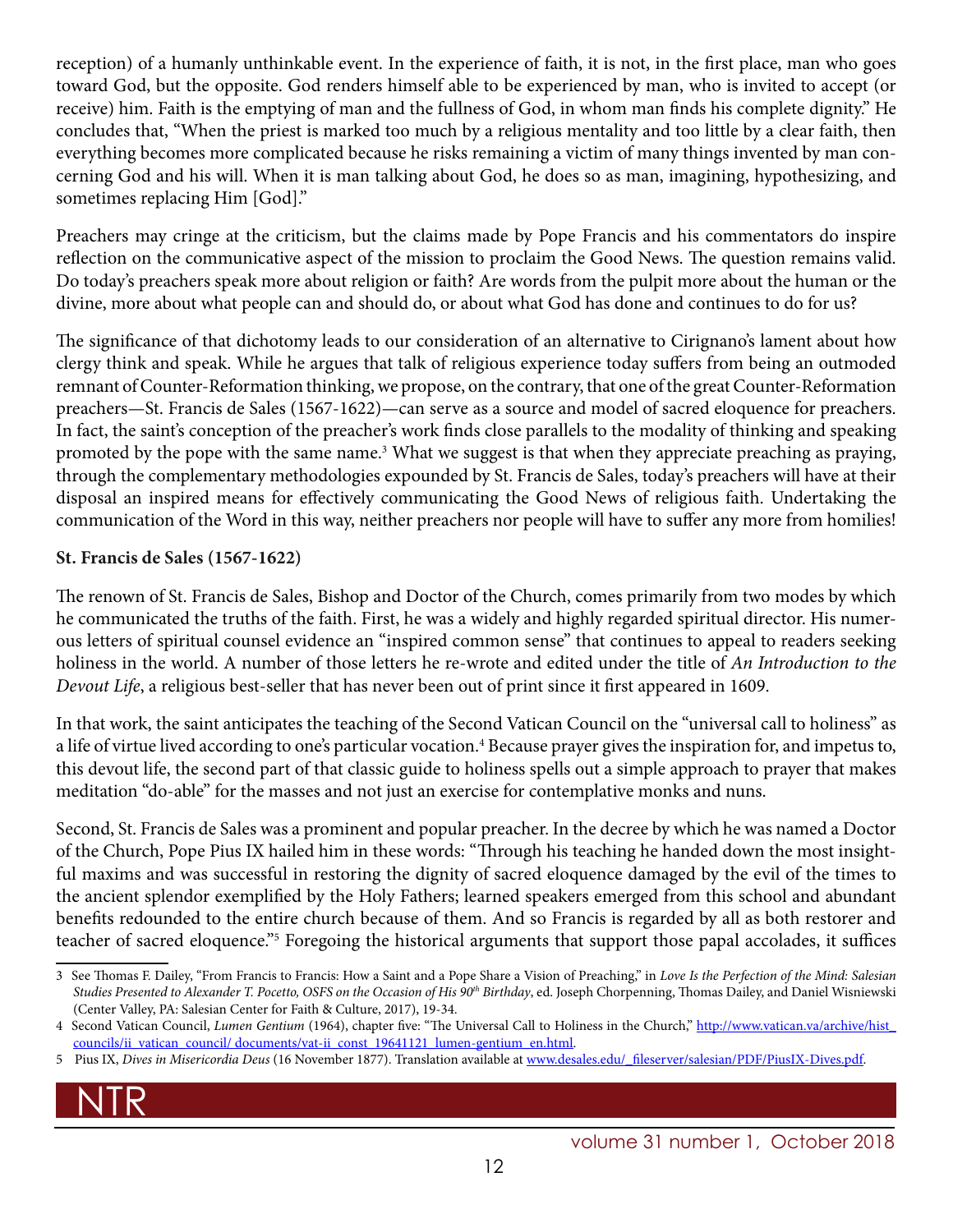to say that Francis de Sales was so highly esteemed for his skills as a preacher that he is credited with converting an entire region by his words and was invited to deliver sermons for liturgical seasons in churches and dioceses throughout France.

The saint also theorized about the art of ecclesial oratory in a short treatise called *On the Preacher and Preaching.*<sup>6</sup> He had composed it as a letter in response to a newly appointed bishop who asked for his advice. Readers find in that work pearls of wisdom that remain pertinent for those who take to pulpits today. For example, he opines that "The supreme art [of preaching] is to have no art" since "To love well is sufficient for speaking well." He also claims that if preachers "say marvelous things, but do not say them well" then "they are nothing," whereas if they "say only a little but say it well" then they will have said "very much." Perhaps his most popular principle is the direct, even blunt, advice he gives to the new bishop, namely, "if you can't be good, at least be brief."

From the saint's thoughts about preaching, we can draw a parallel to what he teaches about praying. He himself does not propose a connection between the two subjects. But the three interconnected steps to both exercises point to the saint's insightful grasp of the process by which people grow spiritually. As such, they offer a helpful method to form what preachers do in the preparation and delivery of their homilies.

#### **Salesian Meditation**

To set the stage for this proposal, we must first review St. Francis de Sales's teaching on mental prayer, or meditation, as distinct from vocal praying. Following an intentional preparation that includes becoming aware of God's presence and invoking God's assistance, Salesian meditation follows a route from considerations through affections to resolutions, all of which are linked to a particular mystery of God revealed to us in the Sacred Scriptures.

To initiate this way of praying, the saint counsels the use of our imagination to concentrate upon a particular person or place or happening in which God acts. In keeping with his own Jesuit training, he says that this is best accomplished by closely reading a biblical story and picturing ourselves as being present then and there. By focusing our consciousness in this way—by putting ourselves into the scene—we become part of a living story. We see what is happening. We hear the words being spoken. We touch those present. By means of our physical senses, we mentally conjure the reality of the divine mystery before us.

While it may seem like this way of thinking is just "making things up," in the spiritual life this focusing of one's attention serves to re-present the event to us and thus to draw us into an encounter with God. With that mystery in mind, the saint counsels us to allow the Holy Spirit to guide the action of prayer from thought (considerations) to feeling (affections) to action (resolutions).

First, by an act of our mind, we thoroughly consider one or more details about the scene we are picturing. What is really going on there? What is actually being said there? What do we hear in the specific words spoken? What do we see in how people react to what is happening? What do we actively think – about the event being narrated and about ourselves as re-living that event in the present moment?

In the realm of prayer, this narrative thinking is no mere intellectual exercise. The purpose of considering the biblical story with such thoughtfulness is to arouse in us a sense of the holy. It seeks to excite an affection in our hearts

that inspires us in a sacred way. For St. Francis de Sales, this second element is pivotal to the process of meditation, for it is in and on the human heart that the Spirit acts most powerfully.

<u>NTR in the second contract of the second contract of the second contract of the second contract of the second</u>

<sup>6</sup> Francis de Sales, *On the Preacher and Preaching*, trans. with an introduction and notes by John K. Ryan (Chicago: Henry Regnery Co., 1964).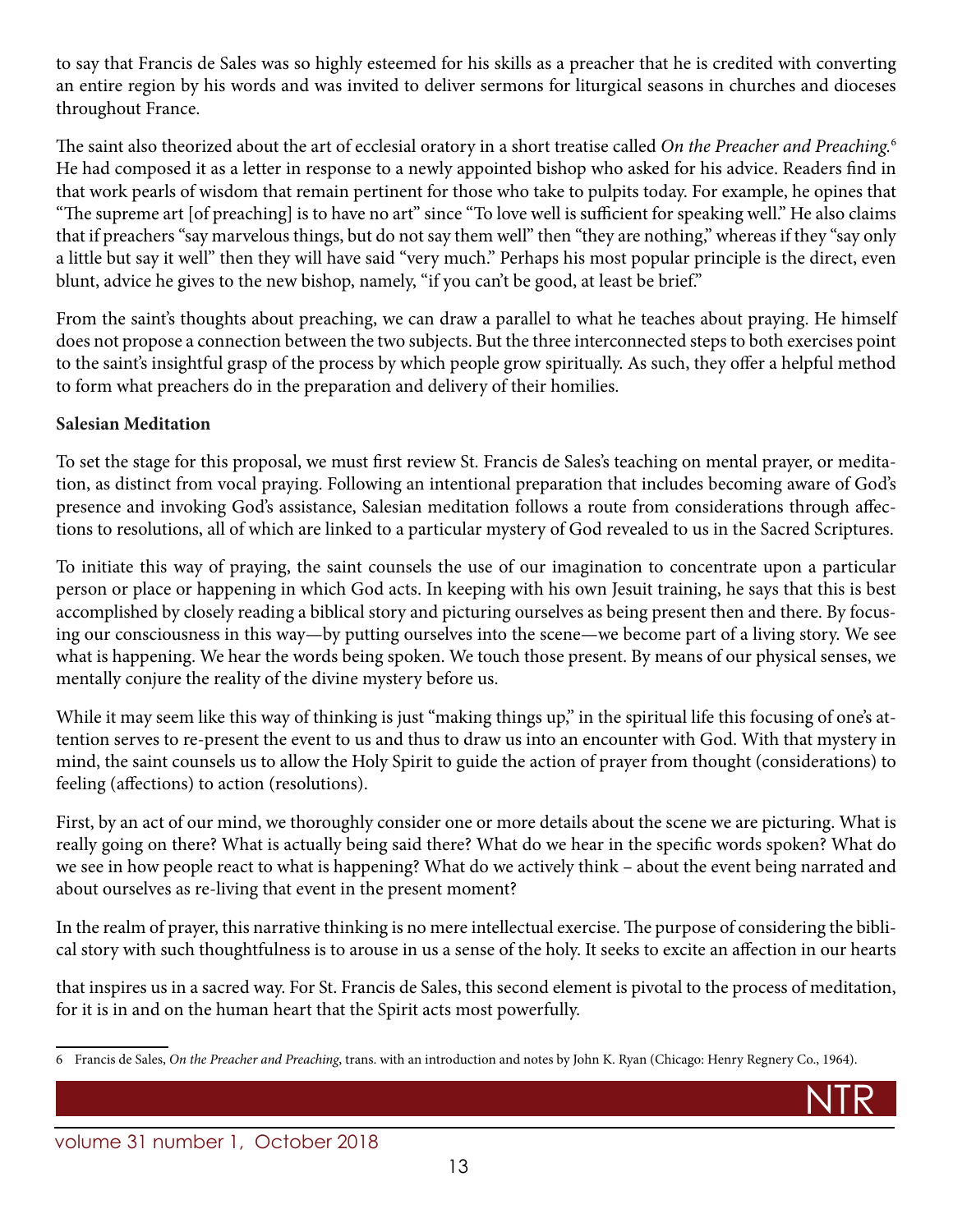The saint enumerates the possible affections we may excite in this process: "love of God and neighbor, desire for heaven and glory, zeal for the salvation of souls, imitation of the life of our Lord, compassion, awe, joy, fear of God's displeasure, judgment, and hell, hatred of sin, confidence in God's goodness and mercy, and deep sorrow for the sins of our past life."7 Whatever be the kind of affection that arises through our reflection, the point he emphasizes in meditation is to allow our hearts to be touched by God, to be kindled by the flame of divine inspiration. Furthermore, being so stirred to feel something for God and about God and with God, we will thereby be moved to act in union with the divine will.

That is the last step in the process of meditation, and it, too, is an important one. Devotion, according to St. Francis de Sales, is not simply a thought or a feeling. Holiness is something to be enacted! Thus, Salesian meditation always concludes with a resolution, a decision to do something specific and concrete, preferably something that can be accomplished that same day. This is how conversion comes alive. We seek an alignment between our human reality and the divine mystery about which we prayed, in a way that directs us to change our lives for the better.<sup>8</sup>

Considerations, affections, and resolutions—these are the three progressions that drive meditation in the Salesian tradition. They arise from, and correspond to, the human faculties of our mind, our heart, and our will. Of the three, the affections of the heart occupy the central place and play the decisive role in mental prayer. As we shall now see, a parallel triptych appears in the saint's advice on preaching, where once again the middle term stands as the most important.9

#### **On the Preacher and Preaching**

In his letter St. Francis de Sales offers this definition of the homiletic task: "to preach is the publication and declaration of God's will … to the end of instructing and moving (people) to serve his divine Majesty in this world so as to be saved in the next." To accomplish this, the saint says, "the preacher must bring light to the intellect and warmth to the will."

In the first place, then, preaching entails instruction. Just as Salesian mental prayer begins with the mind, in thoughtful consideration of a biblical mystery, so preaching needs to "bring light to the intellect" regarding the biblical texts that are proclaimed.

Especially in an age when biblical literacy is on the wane—where it exists at all!—preachers have much to do in helping people to understand God's holy Word. But this does not mean that preaching is primarily exegesis or catechesis, as the Vatican's recently published *Homiletic Directory*10 clearly points out. On the one hand, "The people of God have a great hunger to explore the Scriptures, and pastors should provide them with opportunities and resources that enable them to deepen their knowledge of God's Word. However, the Sunday homily is not the occasion for in-depth biblical exegesis: there is not the time to do this well, and more importantly the homilist is called to proclaim how God's word is being fulfilled here and now." On the other hand, "the homily is not catechetical instruction, even if catechesis is an important dimension of the homily. As with biblical exegesis, there is not the time to do this properly; furthermore, this would represent a variation on the practice of presenting a discourse at Mass that is not really integral to the liturgical celebration itself." Practically speaking, either an academic lecture on the fine points of biblical scholarship or a lesson in religious education filled with theological terminology or the jargon of ecclesiastical discourse would overwhelm most people in the pews!

<sup>10</sup> Congregation for Divine Worship and the Discipline of the Sacraments, *Homiletic Directory* (Vatican City, 2014), no. 6, http://www[.vatican.](http://www.vatican.va/roman_curia/congregations/ccdds/documents/rc_con_ccdds_doc_20140629_direttorio-omiletico_en.html)va/roman\_curia/congregations/ccdds/documents/rc\_con\_ccdds\_doc\_20140629\_direttorio-omiletico\_en.html.



<sup>7</sup> Francis de Sales, *Introduction to the Devout Life*, trans. and ed. John K. Ryan (New York: Image Books, 2003), part 2, chap. 6, 78.

<sup>8</sup> See also Thomas F. Dailey, OSFS, *Praying with Francis de Sales* (Winona, MN: Saint Mary's Press, 1997).

<sup>9</sup> What follows draws from Thomas Dailey, OSFS, "The Soulful Homily," *Homiletic & Pastoral Review* (May 2000): 56-60.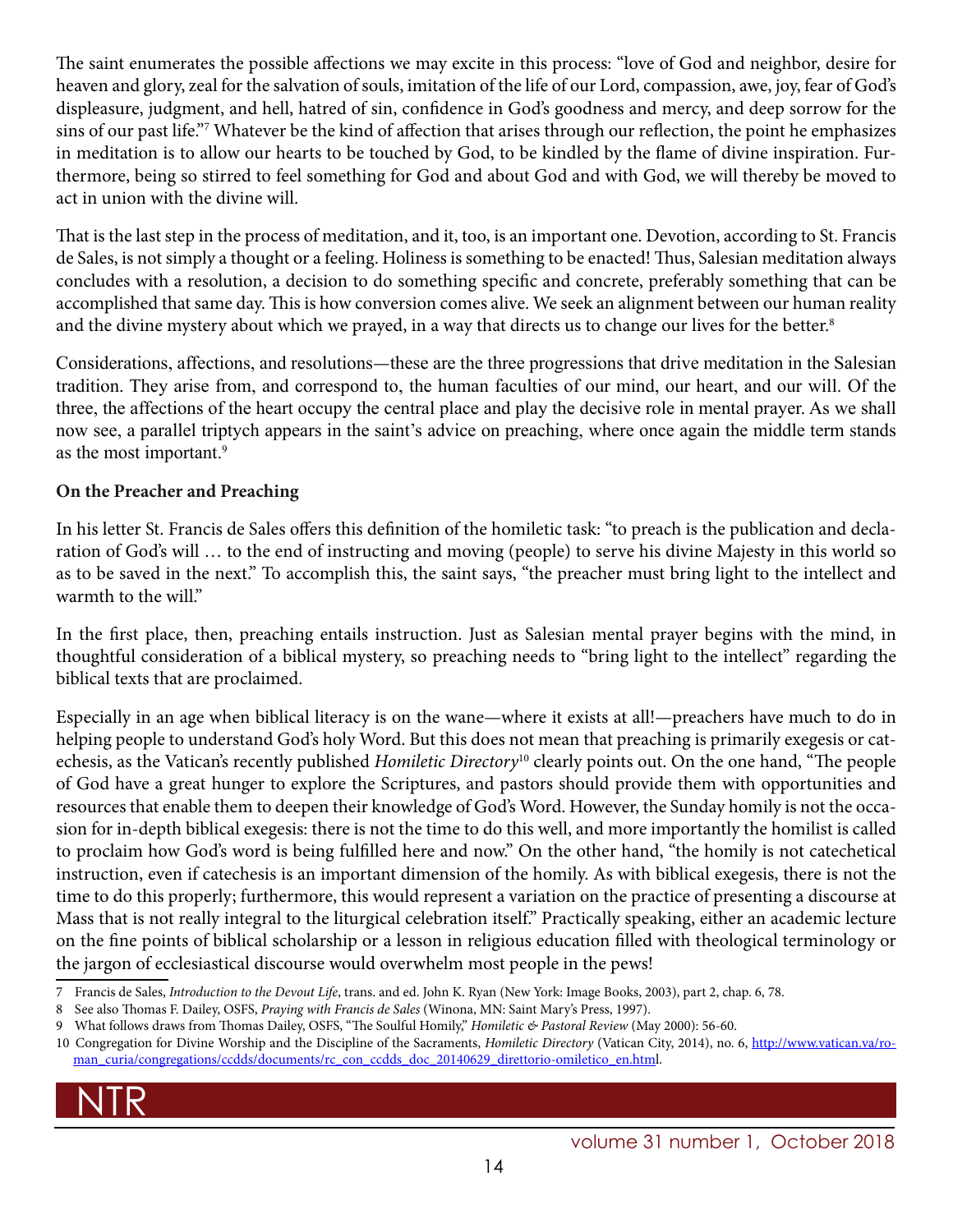For this reason, and keeping in mind the liturgical nature of the homily,<sup>11</sup> preachers today would do well to adopt the Salesian admonition of speaking briefly but well and to recognize the limited ability of listeners to pay attention, let alone assimilate what the preacher is saying. As a popular dictum puts it: "the mind can only absorb what the backside can endure"! So, while preaching does need to get people to think biblically and spiritually, homiletic instruction can be more effective if it focuses on a single element of the day's readings—a striking development or dominant image or memorable saying. Exploring just one dimension to the sacred story told on a particular day or expounding on just one insight from a given passage can suffice to make a powerful and lasting impact.

Preaching also includes motivation. Just as Salesian mental prayer concludes with a resolution on how to act in keeping with divine inspiration, so preaching needs to "bring warmth to the will" by moving hearers to act on God's Word in their lives.

Especially in an age that relegates religion to worship—at least for those who still go to Church!—preachers have much to do in helping people to bring their faith to bear on all aspects of their lives. But note that in the homiletic progression suggested by Francis de Sales, the call to action is a final step, not a first one. For this saint, preaching does not begin with morality, nor does it speak primarily in exhortations ("let us …") or demands ("should" or "must") for Christian living.

We find an echo of this in Pope Francis, who said in his first published interview that "the proclamation of the saving love of God comes before moral and religious imperatives," whereas "[t]oday sometimes it seems that the opposite order is prevailing."12 Of course, both the pope and the saint are concerned that preachers inspire people to lead good lives. But when preachers start with that, or focus exclusively on that, their words risk falling on deaf ears, and homilies end up sounding like a "command performance" rather than a declaration of God's saving deed that inspires and impels the hearer to act accordingly.

For St. Francis de Sales, that impulsion comes from the middle element in the process, the bridge between intellect and will that is the human heart. During meditation, this link is forged by the affections, which are stirred by consideration of the biblical mystery and which move the will to a resolute response to that revelation. So, too, in the process of preaching, affective delight at hearing God's Good News connects knowledge of the biblical text with the conversion that follows as the effect of hearing the sacred Word.

St. Francis de Sales is careful to distinguish what he means by giving "delight" in preaching. Far from his mind is any notion that a preacher should be an entertainer! Nor does he think it occurs when an audience is impressed by the preacher's oratorical flair or rhetorical skill. The delight in one's heart of which the saint speaks comes from an appreciation of the Word of God itself, just as teaching the intellect and moving the will are dependent on that same Word. Similarly, Pope Francis calls this delight a "new joy in the faith" that comes from hearing the preached word, whose message at heart is always "the God who revealed his immense love in the crucified and risen Christ" (*EG,* no. 11).

In other words, the Gospel delight to which St. Francis de Sales alludes is the fruit of persuasion. It comes from the conviction that we can live differently or live better in light of what God has revealed in the sacred Scriptures.

<u>NTR in the second contract of the second contract of the second contract of the second contract of the second</u>



<sup>11</sup> The *Homiletic Directory* emphasizes this by stating that the homily "is not only an instruction, it is also an act of worship" and "also possesses a sacramental significance" (no. 4). The document summarizes the liturgical character of the homily in terms of its particular dynamic: "it reflects on the meaning of the readings and prayers of a given celebration in light of the Paschal Mystery; and it leads the assembly to the Eucharistic celebration in which they have communion in the Paschal Mystery itself" (no. 15).

<sup>12</sup> Francis, "A Big Heart Open to God," interview with Fr. Antonio Spadaro, *America* 209/9 (30 September 2013). Cf. *Evangelii gaudium*, no. 34: "The biggest problem is when the message we preach then seems identified with those secondary aspects which, important as they are, do not in and of themselves convey the heart of Christ's message."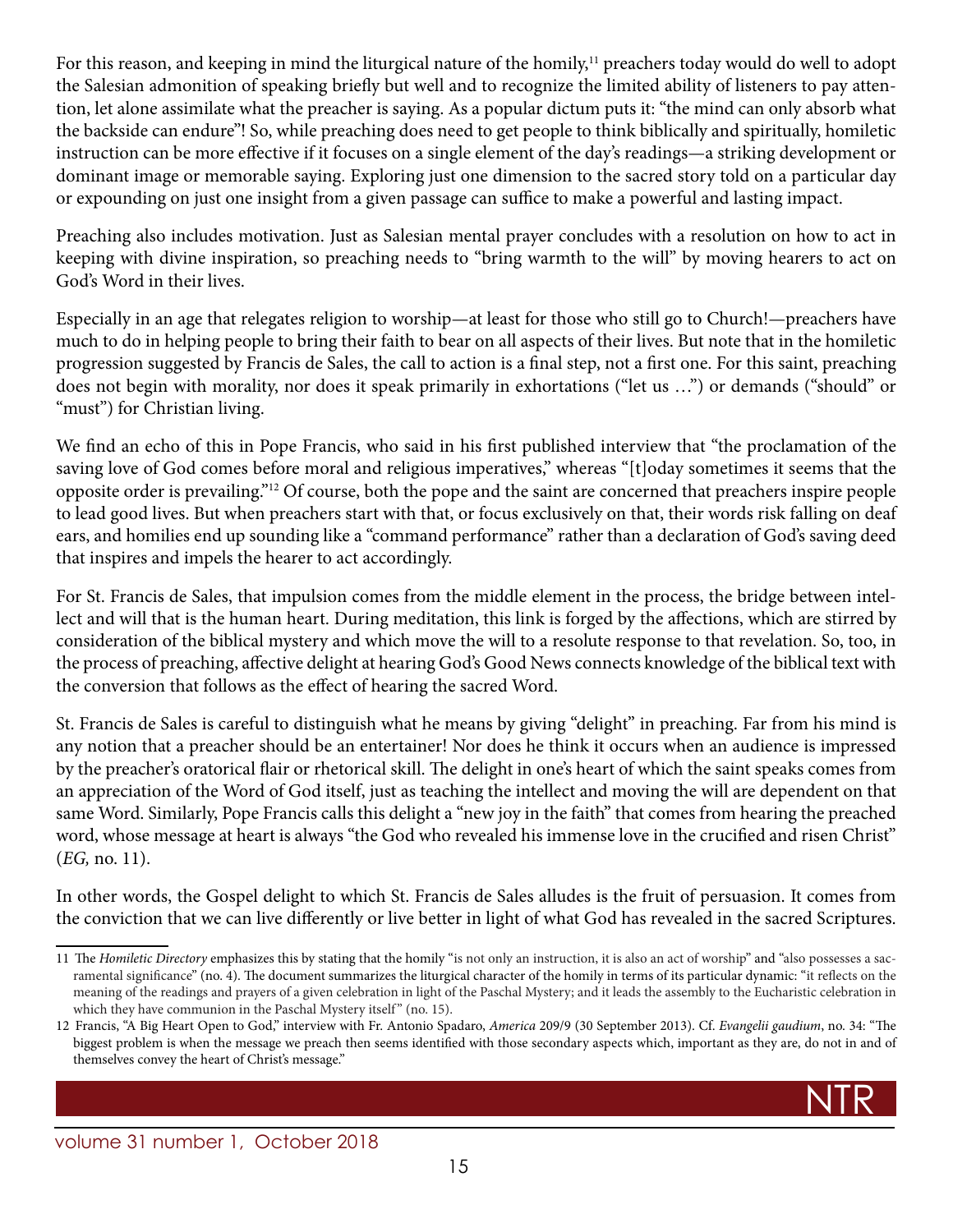On this point, however, the seventeenth-century Master offers no further elaboration, likely because in his day one generally presumed that effective teaching, on its own, would motivate listeners to lead a good life.

Unfortunately, times have changed. Today's congregations actually need to be persuaded, to hear directly and experience personally the link between God's saving truth and their lived response. The homiletic task is to make that connection for them and with them. As Pope Francis puts it, "Everyone needs to be touched by the comfort and attraction of God's saving love, which is mysteriously at work in each person, above and beyond their faults and failings" (*EG,* no. 44).

That task of connecting God's love and our life is probably more challenging today than in the saint's time. However unwittingly, our culture has inculcated, even in believers, a certain indifference to the appeal of God's Word. With so much information at hand through a variety of technological means, the unconscious tendency for a congregation is to ask "So what?" when confronted with a biblical truth newly disclosed to them. With so many demands on everyone's time in the hectic pace of contemporary life, the unspoken question "Why should I?" confronts any preacher's attempt to exhort faith-filled behavior.

Consequently, to foster a desire for holiness where today it is not necessarily assumed, the preacher must actually give his congregation "good news." More than providing knowledge about the text, the preacher needs to convince his hearers as to why biblical truth is really "news" for them in the current situation of their lives. More than exhorting a way of acting on the part of humans, the preacher must win them over to seeing how God's words and deeds in Sacred Scripture themselves are "good" for them, in a way that no other good in this world can match or surpass.

For St. Francis de Sales, the homily registers as truly Good News when the homilist preaches God's Word "*cor ad cor.*" In his letter *On the Preacher and Preaching,* he explains this classic phrase: "In a word, it means to speak with affection and devotion, with simplicity and candor, and with confidence, and to be convinced of the doctrine we teach and of what we persuade. … Our words must set aflame, not by shouts and unrestrained gestures, but by inward affection. They must issue from our heart rather than from our mouth. We must speak well, but heart speaks to heart, (whereas) the lips speak only to men's ears."

To speak "*cor ad cor*" is to be inspired and inspiring. For this to happen, the preacher himself must hear the good news, so that those who listen to him will, in turn, see and hear what is so good about the news that he is proclaiming in the homily. Pope Francis says it more boldly in a homily at the ordination of priests: "May this be the nourishment of the People of God; may your homilies not be boring; may your homilies touch the heart of the people because they come from your heart, because what you're telling them is what you carry in your heart. It is in this way that the Word of God is passed on and thus your teaching will be a joy and support to Christ's faithful; the fragrance of your lives will be your testimony, because examples edify, whereas words without examples are empty, mere ideas that never reach the heart and even do harm: they do no good! May you continue the sanctifying work of Christ."13

And that brings preaching back, full circle, to praying.

### **Preaching as Praying**

It has always and rightly been said that effective preaching begins with praying, that the preacher needs first to be a person of prayer. But what we suggest here goes beyond that. Salesian spirituality can guide the homilist to treat

NTR

<sup>13</sup> Francis, homily at the ordination of priests (26 April 2015), [http://w2.vatican.va/content/francesco/en/homilies/2015/documents/papa-frances](http://w2.vatican.va/content/francesco/en/homilies/2015/documents/papa-francesco_20150426_omelia-ordinazioni-sacerdotali.html)[co\\_20150426\\_omelia-ordinazioni-sacerdotali.html](http://w2.vatican.va/content/francesco/en/homilies/2015/documents/papa-francesco_20150426_omelia-ordinazioni-sacerdotali.html).